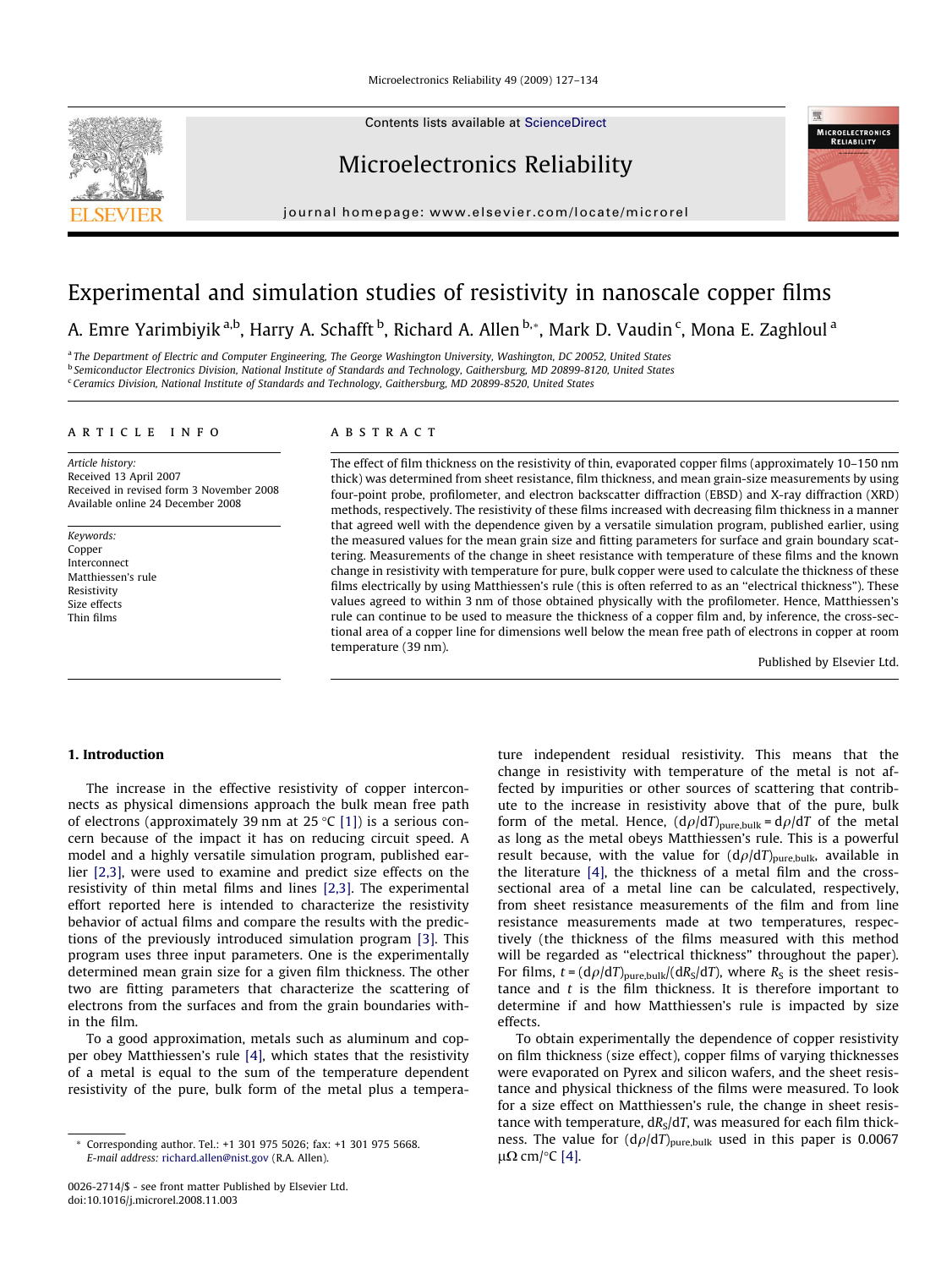### 2. Experimental

#### 2.1. Deposition

A Denton Infinity  $22<sup>1</sup>$  e-beam and resistance-heated evaporator<sup>2</sup> was used to deposit a very thin film of chromium (3 nm as indicated by the crystal sensor of the evaporator) and copper films from approximately 10 nm to 150 nm thick in order to study size effects on the effective resistivity of copper films. The wafers were nominally at room temperature during deposition. The chromium film serves to make the copper adhere to the Pyrex and Si wafers. Three-inch Pyrex wafers and 1-in. Si wafers were used as substrates. Films were deposited simultaneously on the two different types of substrate when the different measurements described below had contradictory requirements for the substrate. When the films were so deposited, the thicknesses of the films on the two substrates were assumed to be identical. In addition, a mask was used to provide a step for thickness measurements as described in Section 2.2. The manufacturer claims that the Pyrex wafers have a surface roughness of 1.5 nm. Copper pellets, 99.999% pure, were the source of the copper films. Chromium rods were used to deposit the chromium.

#### 2.2. Thickness measurement

A Dektak profilometer was used to make physical thickness measurements of the film. There is approximately a 10 nm peakto-peak noise in the output of the Dektak data, which may be partially caused by the surface roughness of the film. In order to obtain superior precision, the height levels were averaged over a distance of the scan on both sides of the transition using the Dektak software.

To be able to make a satisfactory measurement of the thickness of a film of copper with the Dektak profilometer required a welldefined, abrupt transition between the metal film and the substrate. This was obtained by the use of a special mask held in place by Kapton tape. Many mask materials were tried. By far the best was formed by breaking in two a thin ( $\approx$ 170  $\mu$ m), 1 in. diameter (1 00) silicon wafer in such a manner that the fracture is along a  $(1\,1\,1)$  plane, which makes a 54.74 $^{\circ}$  angle with the surface of the wafer and provides a knife edge at the bottom of the wafer (facing the Pyrex wafer). With such a sharp, straight edge in contact to the substrate, an abrupt edge to the copper film could be created.

#### 2.3. Sheet resistance measurements

The sheet resistance is commonly measured by a four-point probe method (the four-point method is the preferred method of measuring sheet resistance, but is only applicable to non-patterned films; for patterned films, the Greek Cross variant of the van der Pauw structure provides optimal results). Four in-line, equallyspaced probes are placed in contact with the specimen surface and a current is passed between the two outer probes. The magnitude of this current is measured via the voltage across a standard resistor. The voltage is measured between the two inner probes. The current and voltage values are measured for forward and reverse current directions. The sheet resistance,  $R<sub>S</sub>$ , is proportional to  $R = V/I$ , where V is the mean of the absolute values of the measured voltages. The proportionality factor is a function of the geometry. For an infinite sheet with thickness much smaller than the probe spacing (which defines the samples measured in this paper), the sheet resistance is given by [\[5\]](#page--1-0)

$$
R_{\rm S} = \frac{\pi}{\ln 2} \frac{V}{I} \tag{1}
$$

This method has some important limitations, one of them being the necessity to locate the probes in high-symmetry positions in limited-area samples. To ensure that the measured  $R_s$  was not corrupted by Joule heating, the currents were scaled with the film thicknesses and select measurements were repeated at twice the current to ensure that  $R_s$  has not changed, which would indicate the presence of Joule heating.

A significant improvement for the four-point probe sheet resistance measurement is achieved with the dual configuration method [\[6\],](#page--1-0) which makes it possible to make dependable sheet resistance measurements quite close to the rim of the wafer or near any area in the wafer clear of copper. In this method, measurements with the traditional configuration, explained above, are made. Then, current is conducted between one outer and the more distant inner probe, while the voltage is measured across the remaining two probes. In this second configuration, the voltage and current values in the forward and reverse directions are measured. The scaling factor  $K$  is determined from a transcendental equation [\[6\].](#page--1-0) A highly accurate value for this K factor can be obtained [\[6\]](#page--1-0) using the following quadratic fit:

$$
K = -14.696 + 25.173 \left(\frac{R_1}{R_2}\right) - 7.872 \left(\frac{R_1}{R_2}\right)^2 \tag{2}
$$

where  $R_1$  and  $R_2$  are the voltage-to-current ratios in the first and second electrical configurations, respectively. This simplification is valid if the value for  $R_1/R_2$  is within the interval [1.18,1.3] [\[6\]](#page--1-0). Values obtained for this ratio were usually 1.24. The sheet resistance in the dual configuration method is

$$
R_{\rm S}=KR_1.\tag{3}
$$

The standard deviation of sheet resistance measurements made by use of the dual configuration method was at most 0.3%, when repeated measurements were made by raising the probe head between measurements. An in-house built measurement system $3$ and probe heads $4$  were used to make the sheet resistance measurements.

#### 2.3.1. Location of thickness and sheet resistance measurements to calculate resistivity

A mask, as described in Section 2.2, was placed close to the rim of each Pyrex substrate. Hence, the physical measurement of film thickness with the profilometer was made away from the center of the wafer. This was done so that a large area of the copper film in the central part of the wafer would be available for the fourpoint probe measurement of sheet resistance. The resistivity was calculated from the sheet resistance measurement near the center of the wafer and the value of the physical thickness obtained from measurements near the rim of the wafer. This could be done because previous measurements of the sheet resistance along the diameter of wafers consistently indicated that the film thickness was constant over the wafer. That this is, in fact, true is substantiated by the observation (shown later in [Fig. 5](#page--1-0)) that the physical

 $1$  Certain commercial equipment, instruments, or materials are identified in this paper in order to specify the experimental procedure adequately. Such identification is not intended to imply recommendation or endorsement by the National Institute of Standards and Technology, nor is it intended to imply that the materials or equipment identified are necessarily the best available for the purpose.

<sup>&</sup>lt;sup>2</sup> This work was performed in part at the NIST Center for Nanoscale Science and Technology's Nanofab facility in Gaithersburg, MD.

<sup>&</sup>lt;sup>3</sup> The electronics and the probe heads in this system meet, or exceed, all performance aspects of ASTM Method F-84 for measurement of bulk silicon resisitivity by four-point probe, and ASTM Method F-374 for measurement of sheet resistance of thin conducting films on silicon wafers. This system has been used for a number of years to certify silicon resistivity standards (NIST Standard Reference Materials) that are used world-wide in industry, academia, government labs, and other national standards laboratories.

 $4$  The separation of the probes in the probe head used is 0.635 mm (25 mils).